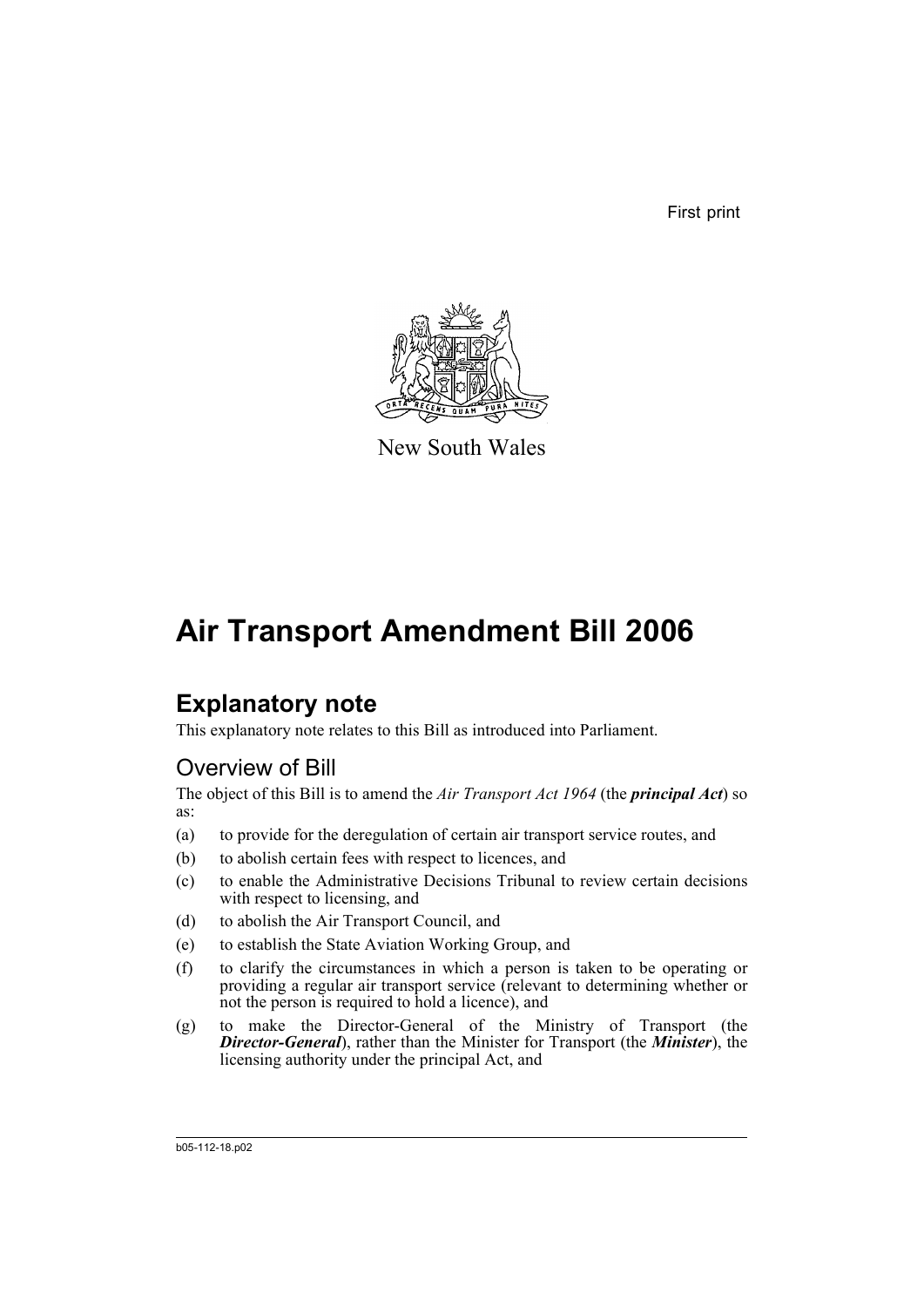Explanatory note

- (h) to enable regulations under the principal Act to make provision with respect to the furnishing of statistical information by persons who operate or provide air transport services, and
- (i) to enact savings and transitional provisions consequent on the enactment of the proposed Act.

# Outline of provisions

**Clause 1** sets out the name (also called the short title) of the proposed Act.

**Clause 2** provides for the commencement of the proposed Act on a day or days to be appointed by proclamation.

**Clause 3** is a formal provision that gives effect to the amendments to the *Air Transport Act 1964* set out in Schedule 1.

**Clause 4** repeals the *Air Transport Regulation 2000* (which deals solely with fees) as a consequence of the proposed omission from the principal Act of the provisions that deal with fees.

# **Schedule 1 Amendments**

### **Deregulation of air transport service routes**

**Schedule 1 [7]** inserts a new section 4A into the principal Act. The proposed section will allow the Minister to "deregulate" air transport routes, thereby permitting persons to operate or provide air transport services along those routes without the need for a licence under the principal Act (see proposed section 3 (3) (b)).

**Schedule 1 [5]** inserts a new subsection (3) into section 3 of the principal Act. The proposed subsection provides that the licensing requirements of the Act do not apply to charter services or to services over a deregulated air transport route.

### **Abolition of fees**

**Schedule 1 [8], [10], [11] and [15]** amend or repeal existing sections 5, 7, 10 and 13 of the principal Act so as to omit provisions that impose fees or provide for the calculation or payment of fees.

### **Review by Administrative Decisions Tribunal**

**Schedule 1 [12]** inserts a new section 10A into the principal Act. The proposed section provides that an applicant for a licence under the principal Act, or the holder of a licence under the principal Act, may apply to the Administrative Decisions Tribunal for a review of any decision of the Director-General with respect to the application or licence.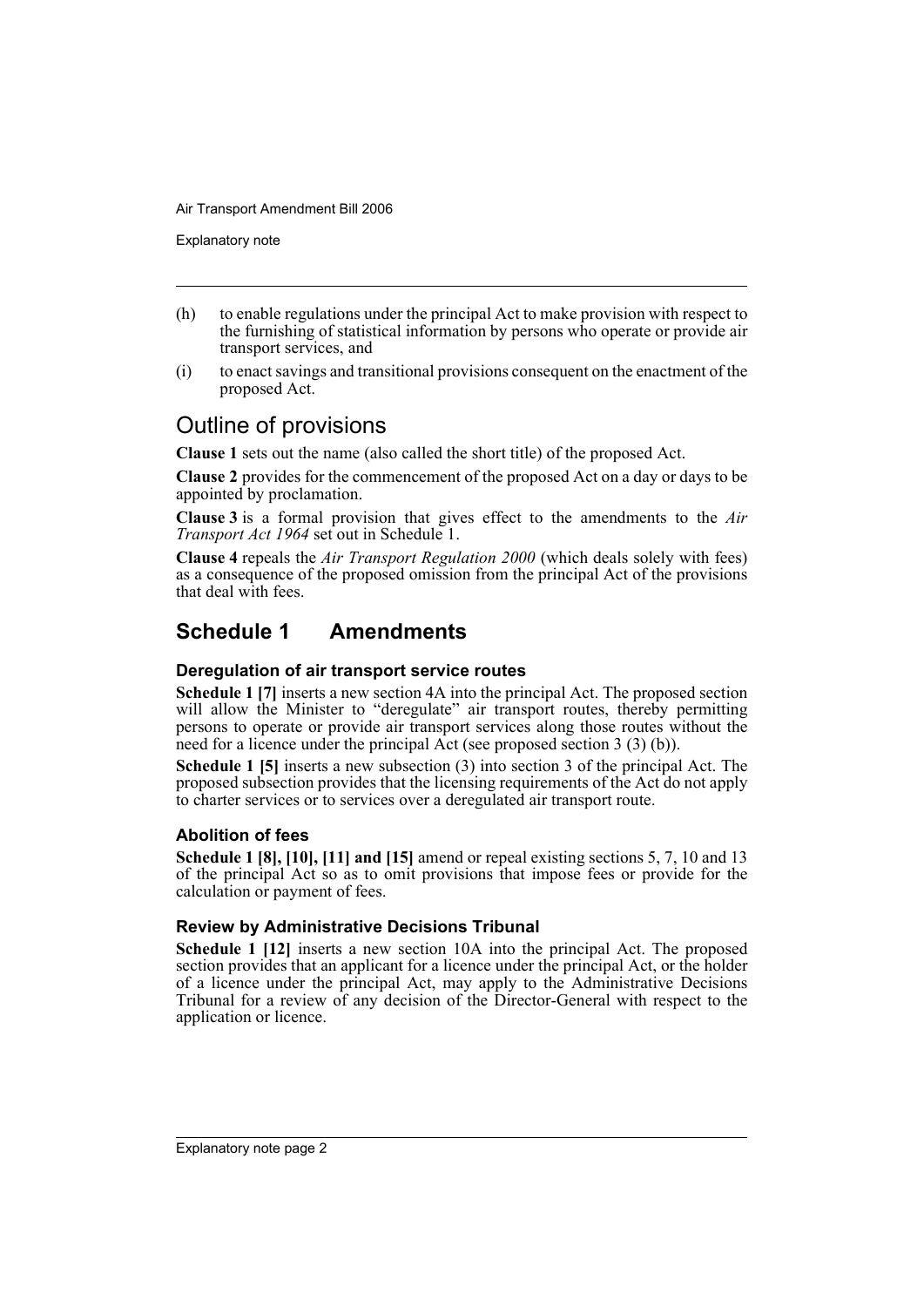Explanatory note

#### **Abolition of Air Transport Council**

**Schedule 1 [2]** omits sections 2A, 2B and 2C of the principal Act. These sections provide for the constitution and functions of the Air Transport Council.

#### **Establishment of State Aviation Working Group**

**Schedule 1 [14]** inserts new sections 12A and 12B into the principal Act. The proposed sections provide for the establishment and functions of a State Aviation Working Group. The Working Group will comprise 7 members, of whom 4 will be officers of various Government Departments and 3 will be nominees of various private associations. The functions of the Working Group are to provide advice to the Director-General on matters relating to the regulation of air transport services, to provide information to interested persons concerning the regulation of those services and to seek the views of interested persons in relation to the regulation of those services. **Schedule 1 [17]** inserts a new Schedule 1 into the principal Act. The proposed Schedule contains further provisions with respect to the constitution and procedure of the proposed Working Group.

#### **Circumstances in which person taken to operate or provide regular air transport service**

**Schedule 1 [3]** amends section 3 of the principal Act so as to make it clear that a person may be taken to be operating or providing an air transport service over a particular route in circumstances in which that and another person do so together by means of aircraft operated by both of them.

#### **Licensing authority**

**Schedule 1 [4]** amends sections 3, 5, 6, 7 and 8 of the principal Act so as to replace references to the Minister with references to the Director-General. The proposed amendments will have the effect of making the Director-General, rather than the Minister, the licensing authority under the principal Act.

#### **Furnishing of statistical information**

**Schedule 1 [15]** inserts a new paragraph (a) into section 13 (1) of the principal Act. The proposed paragraph will enable regulations to be made with respect to the furnishing of statistical information by persons who operate or provide air transport services within New South Wales.

#### **Savings and transitional provisions**

**Schedule 1 [17]** inserts a new Schedule 2 into the principal Act. The proposed Schedule contains savings and transitional provisions consequent on the enactment of the proposed Act, and a provision that empowers the regulations under the principal Act to make further provision in that regard. **Schedule 1 [16]** is a consequential amendment.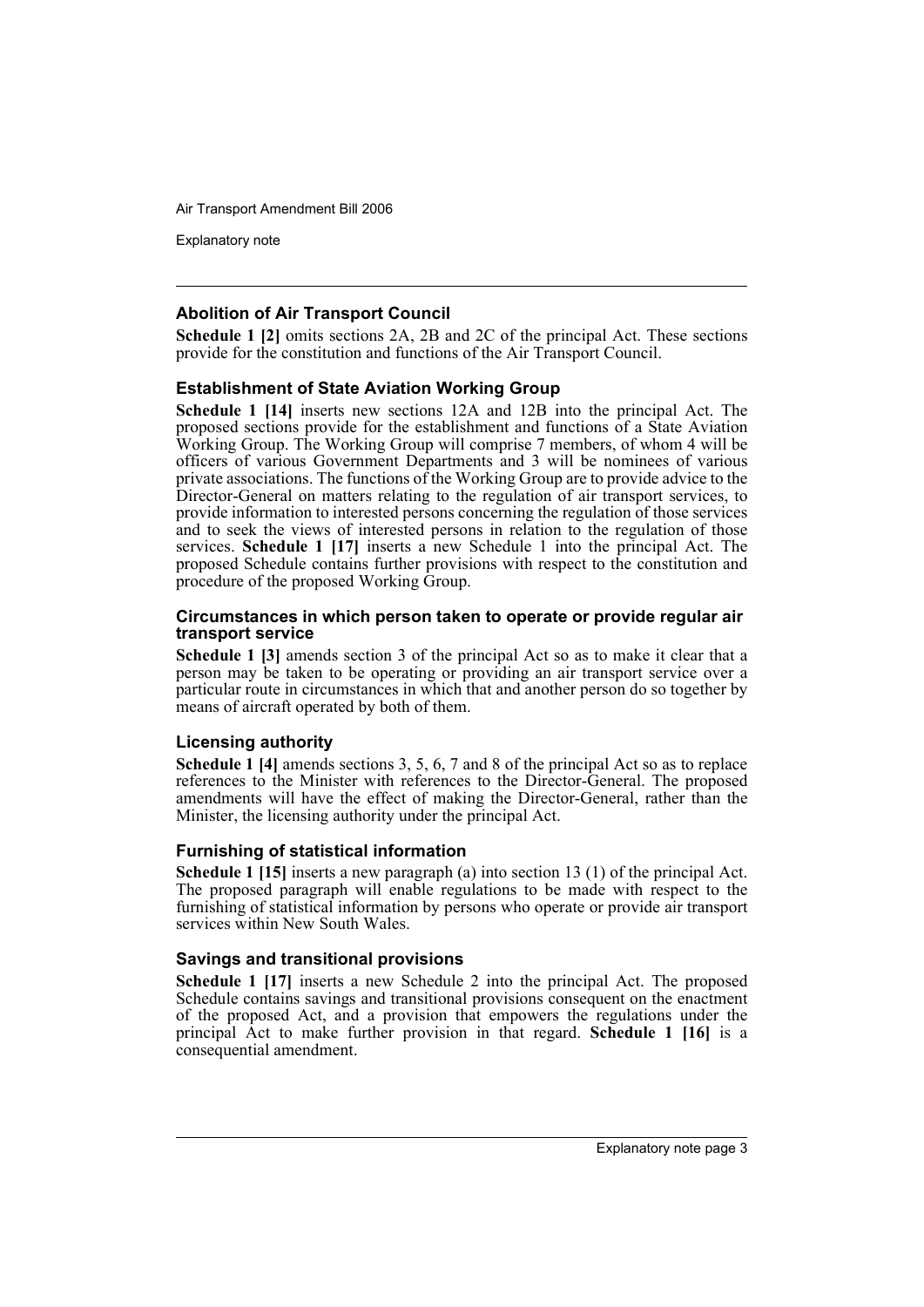Explanatory note

#### **Miscellaneous**

**Schedule 1 [1]** amends section 2 (Definitions) of the principal Act so as to omit a number of obsolete definitions and add new definitions of *deregulated route*, *Director-General* and *Working Group*.

**Schedule 1 [6]** omits an obsolete section of the principal Act.

**Schedule 1 [9]** makes a consequential amendment to the heading to section 6 of the principal Act.

**Schedule 1 [13]** substitutes section 11A of the principal Act so that the provisions with respect to the delegation of functions reflect the other changes to be made by the proposed Act.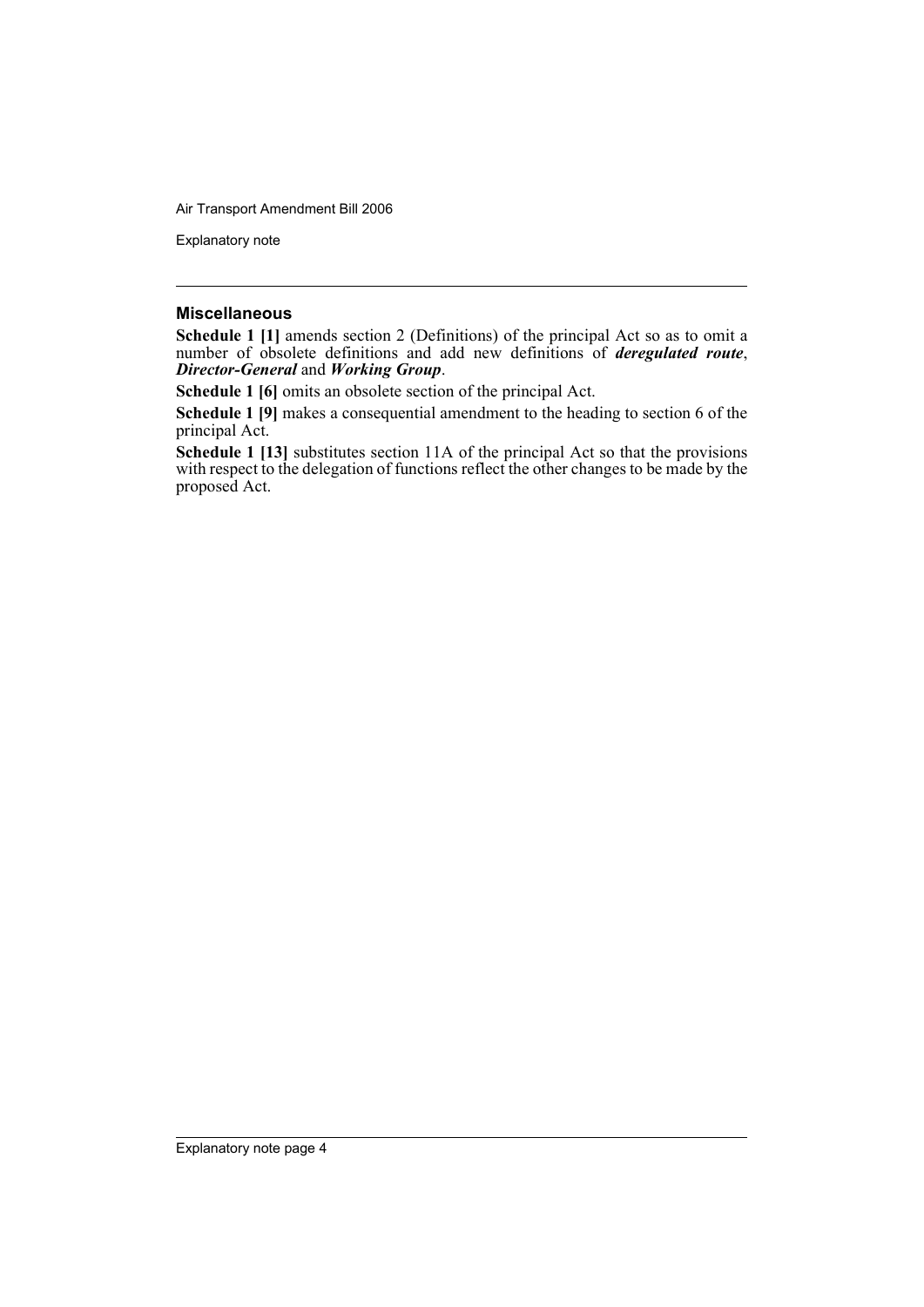First print



New South Wales

# **Air Transport Amendment Bill 2006**

# **Contents**

|   |                                           | Page |
|---|-------------------------------------------|------|
| 1 | Name of Act                               |      |
|   | Commencement                              |      |
| 3 | Amendment of Air Transport Act 1964 No 36 |      |
| 4 | Repeal of Air Transport Regulation 2000   |      |
|   | Schedule 1 Amendments                     |      |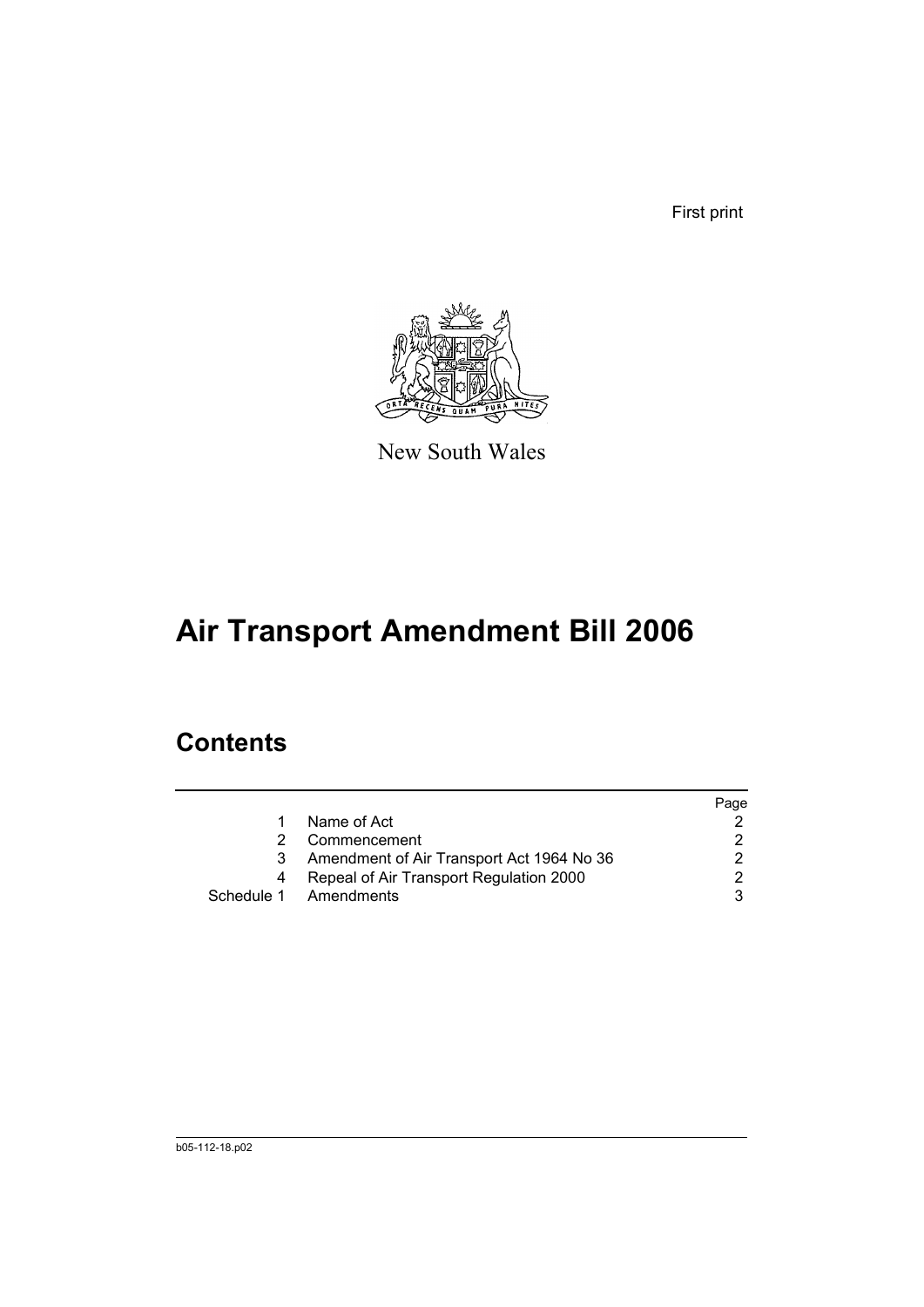Contents

Page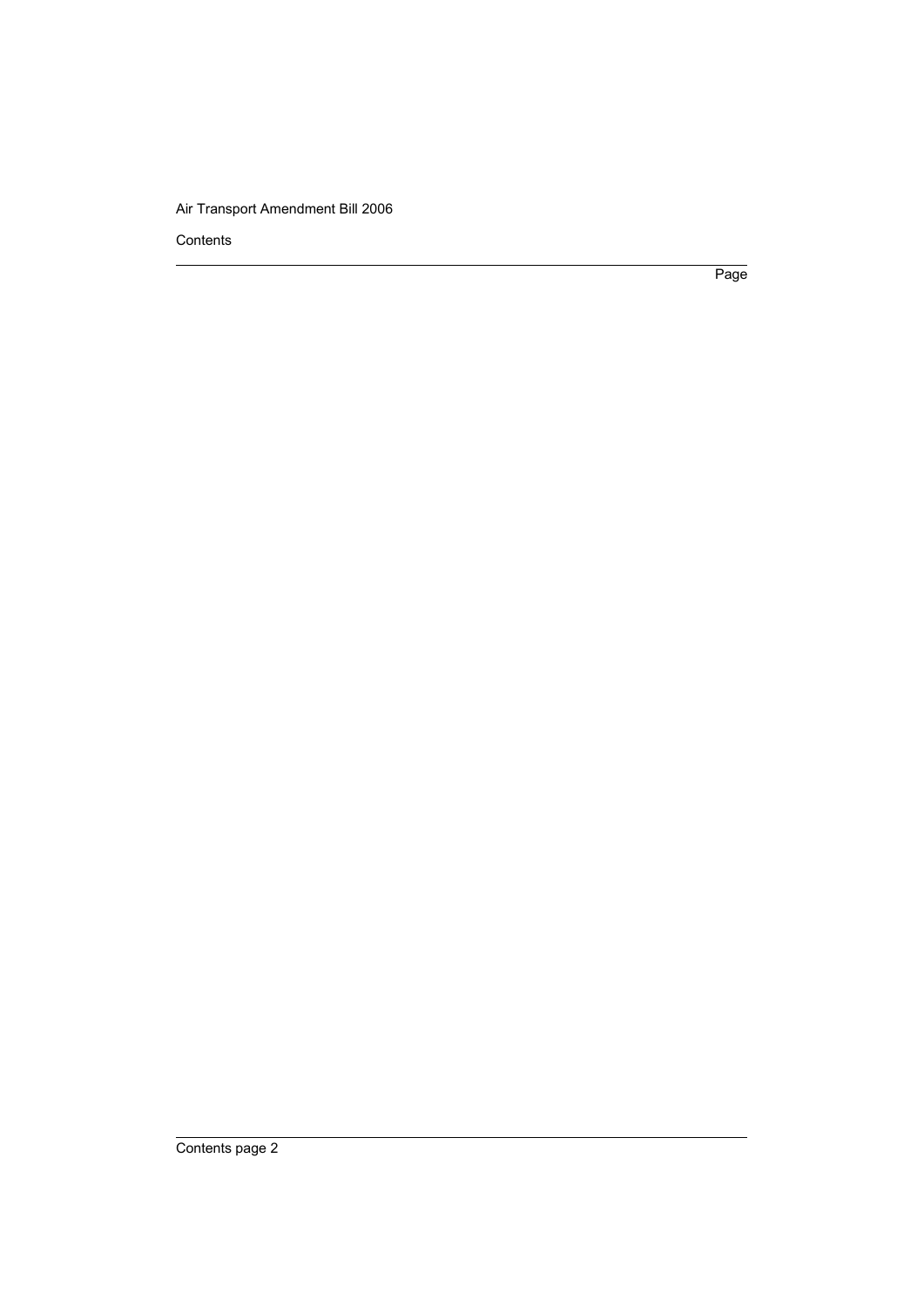

New South Wales

# **Air Transport Amendment Bill 2006**

No , 2006

## **A Bill for**

An Act to amend the *Air Transport Act 1964* so as to provide for the deregulation of certain air transport service routes, abolish the Air Transport Council and establish the State Aviation Working Group; and for other purposes.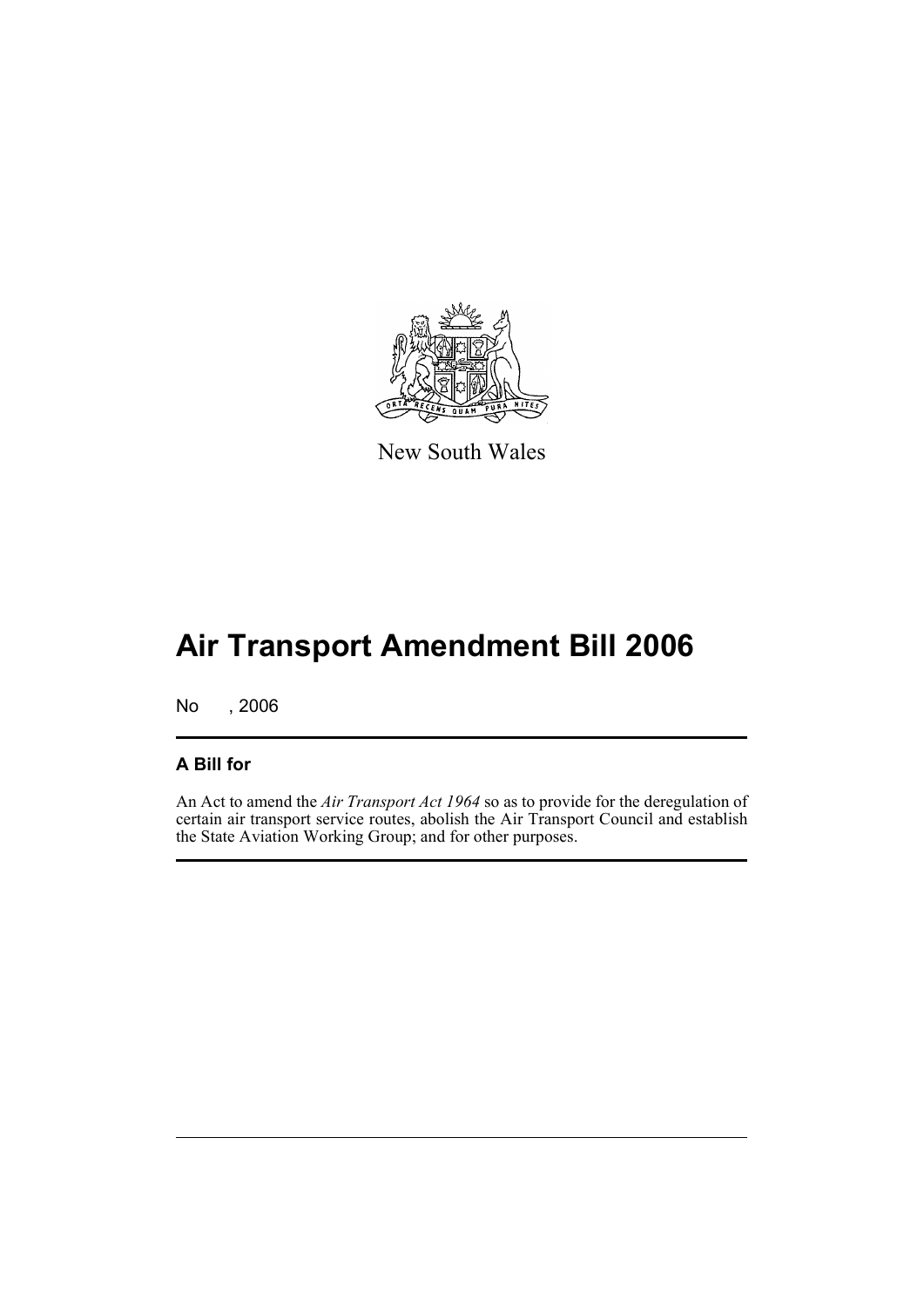<span id="page-7-3"></span><span id="page-7-2"></span><span id="page-7-1"></span><span id="page-7-0"></span>

|              | The Legislature of New South Wales enacts:                           | 1              |
|--------------|----------------------------------------------------------------------|----------------|
| 1            | Name of Act                                                          | 2              |
|              | This Act is the Air Transport Amendment Act 2006.                    | 3              |
| $\mathbf{2}$ | <b>Commencement</b>                                                  | $\overline{4}$ |
|              | This Act commences on a day or days to be appointed by proclamation. | 5              |
| 3            | Amendment of Air Transport Act 1964 No 36                            | 6              |
|              | The Air Transport Act 1964 is amended as set out in Schedule 1.      | 7              |
| 4            | <b>Repeal of Air Transport Regulation 2000</b>                       | 8              |
|              | The Air Transport Regulation 2000 is repealed.                       | 9              |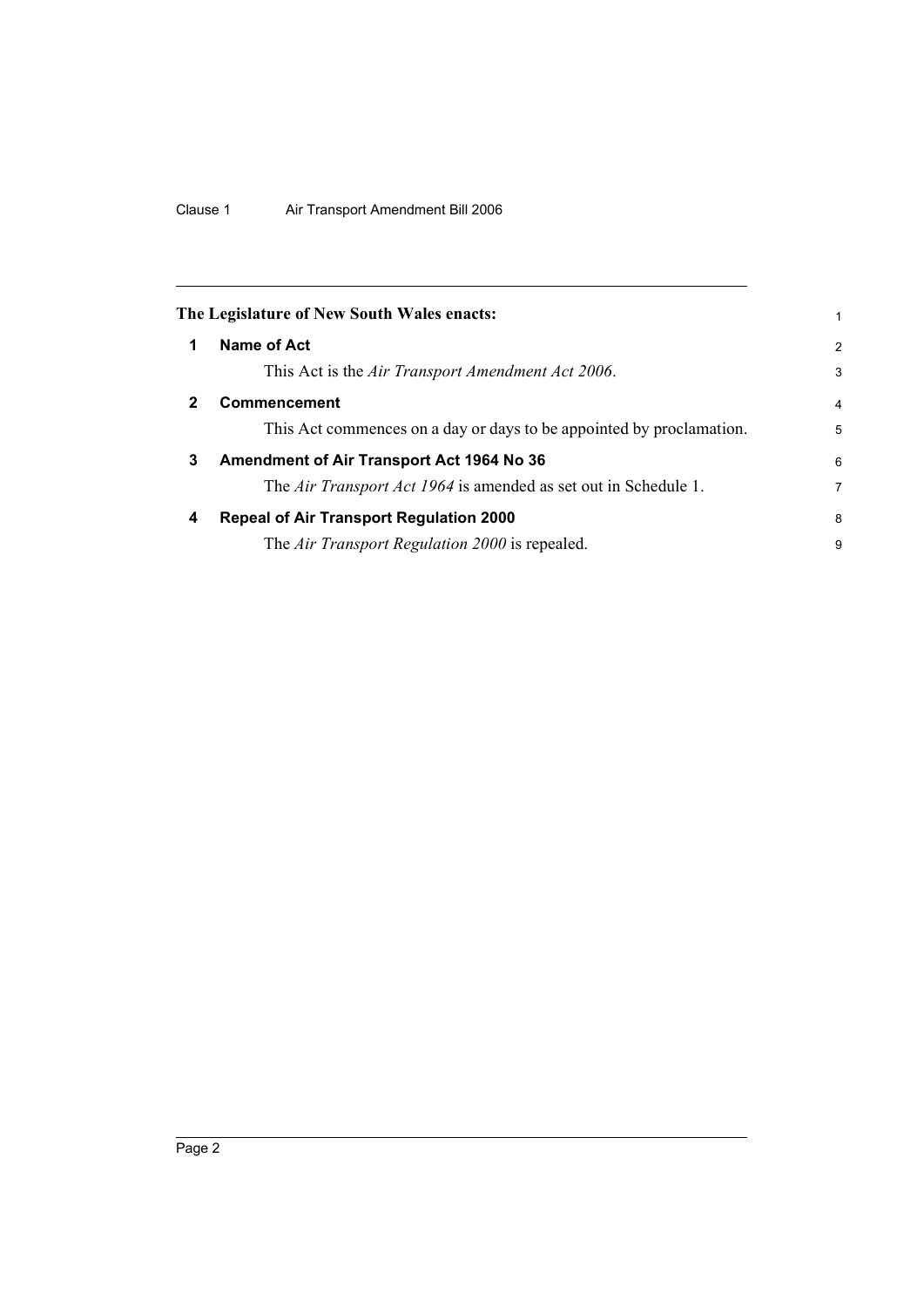<span id="page-8-0"></span>

|       | <b>Schedule 1</b>                                                        |     | <b>Amendments</b>                                                                                                                                                                                                                      | $\mathbf{1}$         |
|-------|--------------------------------------------------------------------------|-----|----------------------------------------------------------------------------------------------------------------------------------------------------------------------------------------------------------------------------------------|----------------------|
|       |                                                                          |     | (Section 3)                                                                                                                                                                                                                            | 2                    |
| [1]   | <b>Section 2 Definitions</b>                                             |     |                                                                                                                                                                                                                                        | 3                    |
|       |                                                                          |     | Omit the definitions of Air Navigation Regulations, Air Transport Council<br>and <b>Regulations</b> from section 2 $(1)$ .                                                                                                             | 4<br>5               |
|       | Insert in alphabetical order:                                            |     |                                                                                                                                                                                                                                        | 6                    |
|       |                                                                          |     | <i>deregulated route</i> means a route that is declared to be a<br>deregulated route by an order in force under section 4A.                                                                                                            | $\overline{7}$<br>8  |
|       |                                                                          |     | <b>Director-General</b> means the Director-General of the Ministry of<br>Transport.                                                                                                                                                    | 9<br>10              |
|       |                                                                          |     | <b>Working Group</b> means the State Aviation Working Group<br>established by section 12A.                                                                                                                                             | 11<br>12             |
| [2]   | Sections 2A, 2B and 2C                                                   |     |                                                                                                                                                                                                                                        | 13                   |
|       | Omit the sections.                                                       |     |                                                                                                                                                                                                                                        | 14                   |
| $[3]$ | Section 3 Licensing of persons for the carriage intrastate of passengers |     |                                                                                                                                                                                                                                        |                      |
|       | from section 3 $(1\overline{A})$ .                                       |     | Omit "if aircraft operated by the person are engaged in a service conducted"                                                                                                                                                           | 16<br>17             |
|       | person".                                                                 |     | Insert instead "if aircraft operated by the person, whether alone or together<br>with aircraft operated by some other person, are engaged in a service<br>conducted by the person, whether alone or in association with any other such | 18<br>19<br>20<br>21 |
| [4]   |                                                                          |     | Sections 3 (1A) (b) and (1B), 5 (1) (b) and (e) and (2), 6 (1) and (3), 7 (1)<br>and 8 (1), (2) (b), (3) and (4)                                                                                                                       | 22<br>23             |
|       |                                                                          |     | Omit "Minister" wherever occurring. Insert instead "Director-General".                                                                                                                                                                 | 24                   |
| [5]   | Section 3 (3)                                                            |     |                                                                                                                                                                                                                                        | 25                   |
|       | Insert after section $3(2)$ :                                            |     |                                                                                                                                                                                                                                        | 26                   |
|       | (3)                                                                      |     | This section does not apply to:                                                                                                                                                                                                        | 27                   |
|       |                                                                          | (a) | the provision of a charter service, being any air transport<br>service that is operated or provided otherwise than as a<br>regular service over a particular route, or                                                                 | 28<br>29<br>30       |
|       |                                                                          | (b) | the provision of a regular air transport service over a<br>deregulated route.                                                                                                                                                          | 31<br>32             |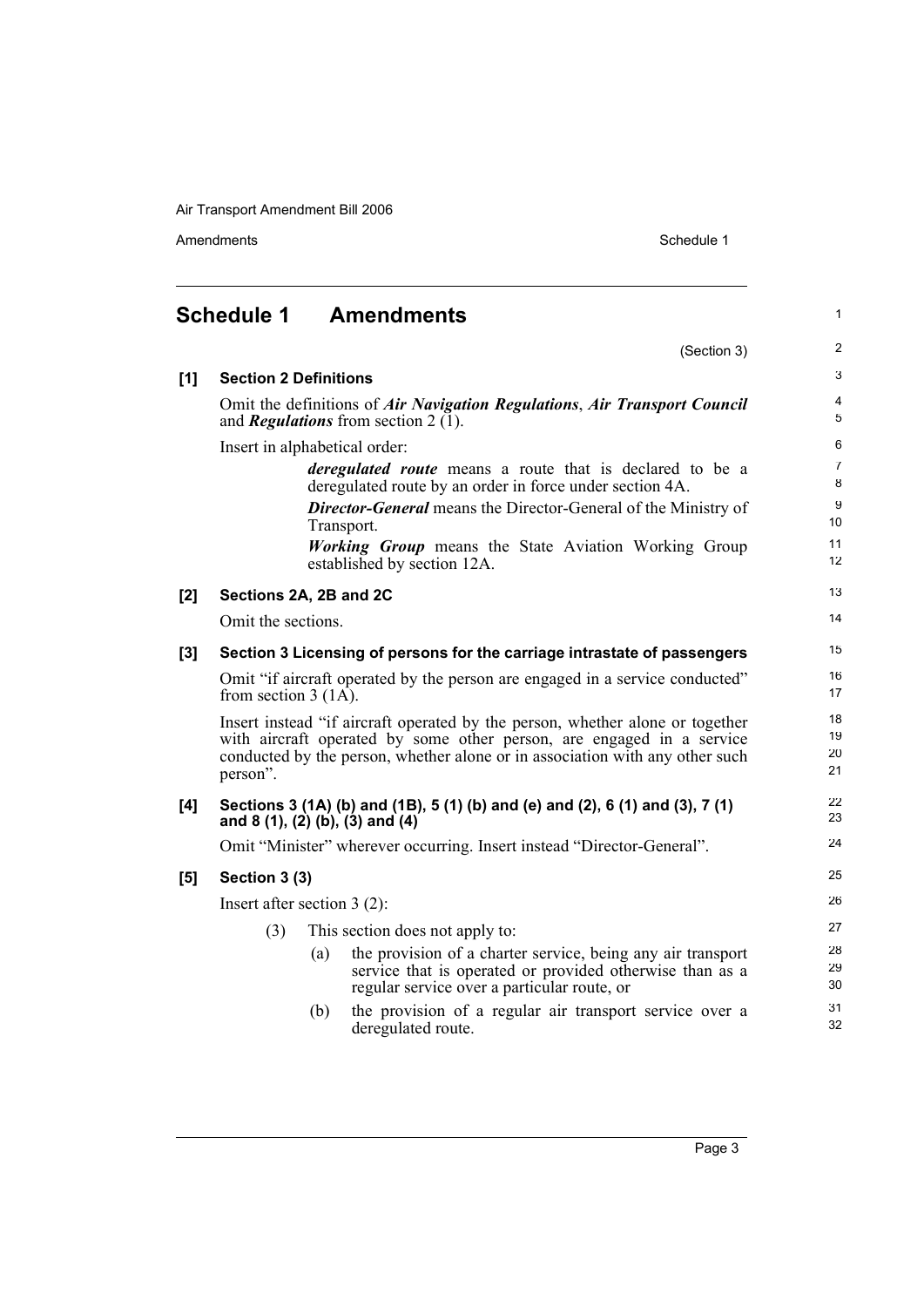| [6]    | Section 3A Authority for Australian Airlines to operate intrastate air<br>services |                   |                           |                                                                                                                                                                                                          |                      |  |  |  |
|--------|------------------------------------------------------------------------------------|-------------------|---------------------------|----------------------------------------------------------------------------------------------------------------------------------------------------------------------------------------------------------|----------------------|--|--|--|
|        |                                                                                    | Omit the section. |                           |                                                                                                                                                                                                          |                      |  |  |  |
| [7]    | <b>Section 4A</b>                                                                  |                   |                           |                                                                                                                                                                                                          |                      |  |  |  |
|        | Insert after section 4:                                                            |                   |                           |                                                                                                                                                                                                          |                      |  |  |  |
|        | 4А                                                                                 |                   |                           | <b>Deregulated routes</b>                                                                                                                                                                                | 6                    |  |  |  |
|        |                                                                                    | (1)               |                           | The Minister may, by order published in the Gazette, declare<br>specified routes or classes of routes to be deregulated routes for<br>the purposes of this Act.                                          | 7<br>8<br>9          |  |  |  |
|        |                                                                                    | (2)               |                           | In deciding whether to make such a declaration with respect to<br>particular routes or classes of routes, the Minister must have<br>regard to the following matters:                                     | 10<br>11<br>12       |  |  |  |
|        |                                                                                    |                   | (a)                       | the needs of the public of New South Wales as a whole,<br>and of the public of any area or district, for air transport<br>services along the routes concerned,                                           | 13<br>14<br>15       |  |  |  |
|        |                                                                                    |                   | (b)                       | fostering competition between airlines in relation to the<br>routes concerned,                                                                                                                           | 16<br>17             |  |  |  |
|        |                                                                                    |                   | (c)                       | the effect, if any, on the maintenance and development of<br>adequate and reasonable public air transport services<br>within New South Wales, of the operation of aircraft over<br>the routes concerned, | 18<br>19<br>20<br>21 |  |  |  |
|        |                                                                                    |                   | (d)                       | the effect, if any, on the economic development of, or on<br>the environment in, any area or district within New South<br>Wales, of the operation of aircraft over the routes<br>concerned.              | 22<br>23<br>24<br>25 |  |  |  |
| [8]    |                                                                                    |                   |                           | <b>Section 5 Applications for licences</b>                                                                                                                                                               | 26                   |  |  |  |
|        |                                                                                    |                   | Omit section $5(1)(c)$ .  |                                                                                                                                                                                                          | 27                   |  |  |  |
| [9]    |                                                                                    | <b>Section 6</b>  |                           |                                                                                                                                                                                                          | 28                   |  |  |  |
|        |                                                                                    |                   |                           | Omit "by the Minister" from the heading to the section.                                                                                                                                                  | 29                   |  |  |  |
| $[10]$ |                                                                                    |                   | <b>Section 7 Licences</b> |                                                                                                                                                                                                          | 30                   |  |  |  |
|        |                                                                                    |                   | Omit section 7 (3).       |                                                                                                                                                                                                          | 31                   |  |  |  |
| $[11]$ |                                                                                    | Omit the section. |                           | Section 10 Determinations of application and licence fees                                                                                                                                                | 32<br>33             |  |  |  |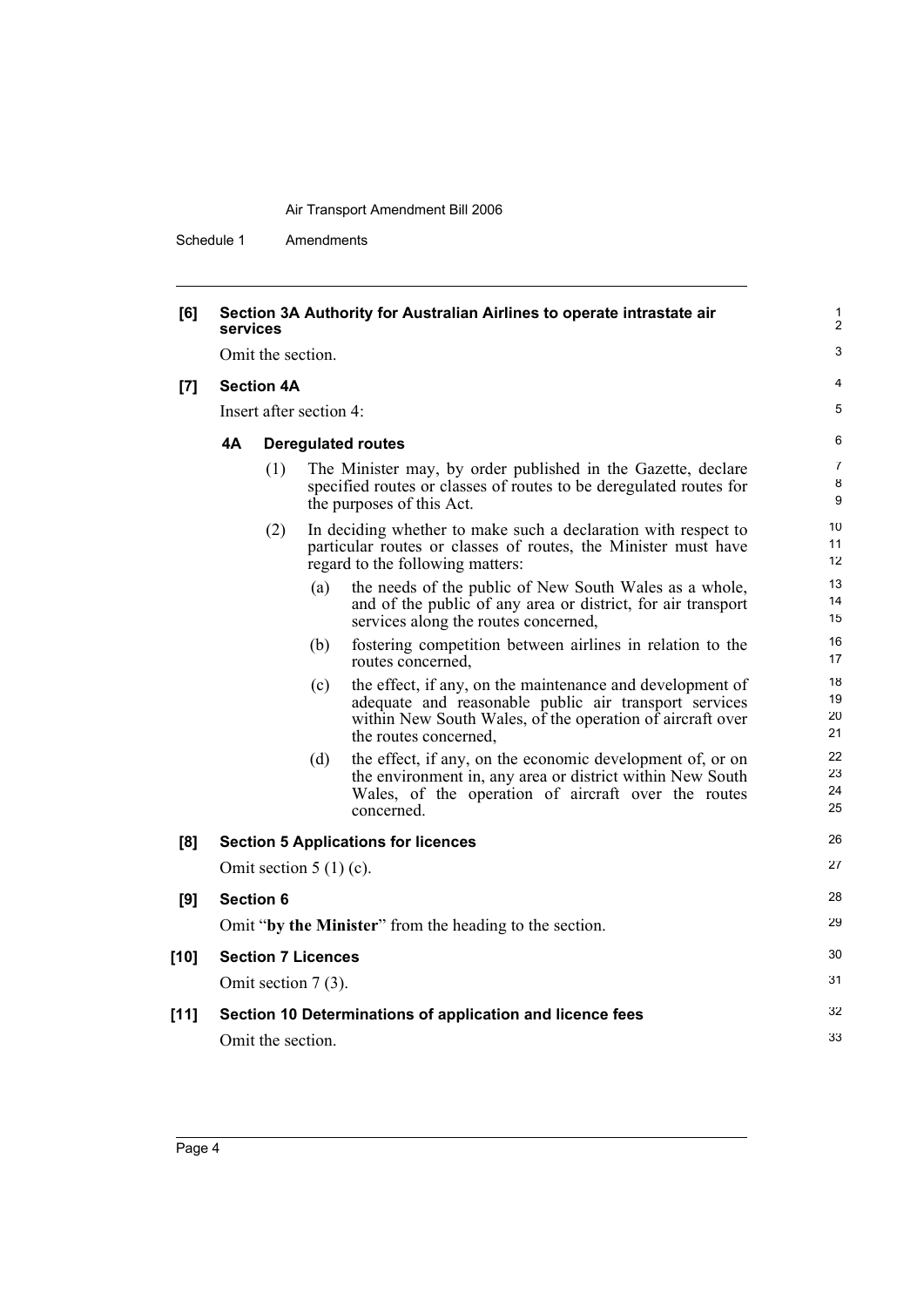| $[12]$ |                          | <b>Section 10A</b>                                 |                      |                                                                                                                                                                                                                      | $\mathbf{1}$                   |  |
|--------|--------------------------|----------------------------------------------------|----------------------|----------------------------------------------------------------------------------------------------------------------------------------------------------------------------------------------------------------------|--------------------------------|--|
|        |                          |                                                    |                      | Insert before section 11:                                                                                                                                                                                            | $\overline{2}$                 |  |
|        | 10A                      | <b>Review by Administrative Decisions Tribunal</b> |                      |                                                                                                                                                                                                                      |                                |  |
|        |                          | (1)                                                |                      | An applicant for a licence may apply to the Administrative<br>Decisions Tribunal for a review of any decision made by the<br>Director-General with respect to the application.                                       | 4<br>5<br>6                    |  |
|        |                          | (2)                                                |                      | A person whose licence has been varied or revoked by the<br>Director-General may apply to the Administrative Decisions<br>Tribunal for a review of the Director-General's decision to vary<br>or revoke the licence. | $\overline{7}$<br>8<br>9<br>10 |  |
| $[13]$ |                          | <b>Section 11A</b>                                 |                      |                                                                                                                                                                                                                      | 11                             |  |
|        |                          |                                                    |                      | Omit the section. Insert instead:                                                                                                                                                                                    | 12                             |  |
|        | <b>11A</b>               |                                                    |                      | <b>Delegation of Director-General's functions</b>                                                                                                                                                                    | 13                             |  |
|        |                          |                                                    |                      | The Director-General may delegate to any person any of the<br>Director-General's functions under this Act, other than this<br>power of delegation.                                                                   | 14<br>15<br>16                 |  |
| $[14]$ |                          |                                                    | Sections 12A and 12B |                                                                                                                                                                                                                      | 17                             |  |
|        | Insert after section 12: |                                                    |                      |                                                                                                                                                                                                                      |                                |  |
|        | 12A                      |                                                    |                      | <b>Establishment of State Aviation Working Group</b>                                                                                                                                                                 | 19                             |  |
|        |                          | (1)                                                |                      | There is to be a State Aviation Working Group, whose members<br>are to include:                                                                                                                                      | 20<br>21                       |  |
|        |                          |                                                    | (a)                  | an officer of the Ministry of Transport appointed by the<br>Director-General of that Ministry,                                                                                                                       | 22<br>23                       |  |
|        |                          |                                                    | (b)                  | an officer of the Department of Planning appointed by the<br>Director-General of that Department,                                                                                                                    | 24<br>25                       |  |
|        |                          |                                                    | (c)                  | an officer of the Department of Tourism, Sport and<br>Recreation appointed by the Director-General of that<br>Department,                                                                                            | 26<br>27<br>28                 |  |
|        |                          |                                                    | (d)                  | an officer of the Department of State and Regional<br>Development appointed by the Director-General of that<br>Department,                                                                                           | 29<br>30<br>31                 |  |
|        |                          |                                                    | (e)                  | a person appointed by the Minister on the nomination of<br>the Shires Association of New South Wales,                                                                                                                | 32<br>33                       |  |
|        |                          |                                                    | (f)                  | a person appointed by the Minister on the nomination of<br>the Regional Aviation Association of Australia,                                                                                                           | 34<br>35                       |  |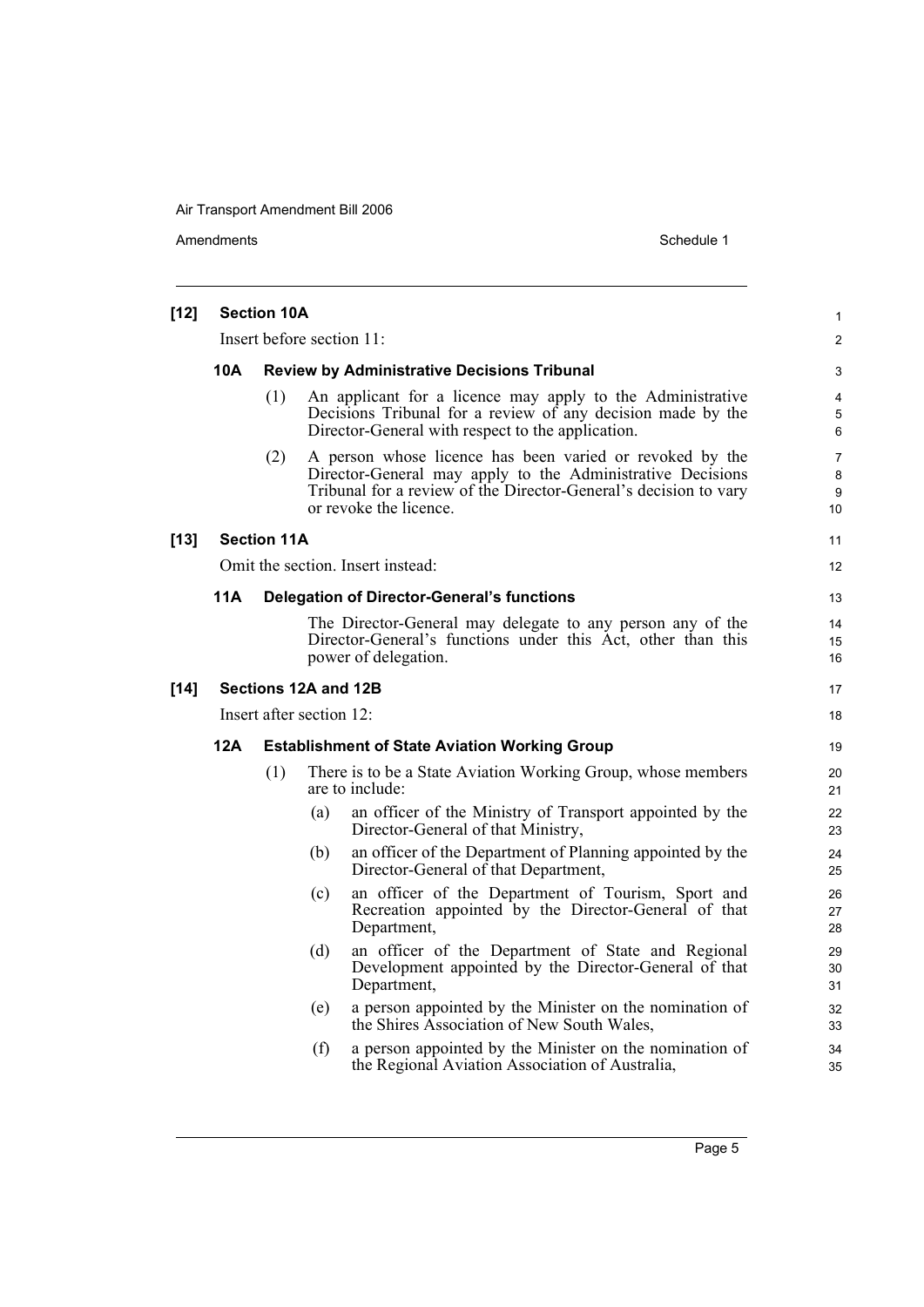|        |     |                          | (g) | a person appointed by the Minister on the nomination of<br>the Australian Airports Association.                                                                                                                                                |
|--------|-----|--------------------------|-----|------------------------------------------------------------------------------------------------------------------------------------------------------------------------------------------------------------------------------------------------|
|        |     | (2)                      |     | The member referred to in subsection $(1)$ $(a)$ is the Chairperson<br>of the Working Group.                                                                                                                                                   |
|        |     | (3)                      |     | Schedule 1 has effect with respect to the constitution and<br>procedure of the Working Group.                                                                                                                                                  |
|        | 12B |                          |     | <b>Functions of State Aviation Working Group</b>                                                                                                                                                                                               |
|        |     |                          |     | The Working Group has the following functions in relation to the<br>provision of air transport services within New South Wales:                                                                                                                |
|        |     |                          | (a) | to advise the Director-General (and, through<br>the<br>Director-General, the Minister) on matters relating to the<br>regulation of those services, including the policies and<br>strategies to be adopted in relation to those services,       |
|        |     |                          | (b) | to provide information concerning the regulation of those<br>services to persons having an interest in the provision of<br>those services, including both State and local government<br>agencies,                                              |
|        |     |                          | (c) | to seek the views of persons having an interest in the<br>provision of those services in relation to the regulation of<br>those services.                                                                                                      |
| $[15]$ |     |                          |     | <b>Section 13 Regulations</b>                                                                                                                                                                                                                  |
|        |     |                          |     | Omit section 13 $(1)$ (a) and (a1). Insert instead:                                                                                                                                                                                            |
|        |     |                          | (a) | the provision to the Director-General, by persons involved<br>in the operation or provision of air transport services<br>within New South Wales, of statistical information<br>concerning the operation or provision of those services,<br>and |
| $[16]$ |     | <b>Section 19</b>        |     |                                                                                                                                                                                                                                                |
|        |     | Insert after section 18: |     |                                                                                                                                                                                                                                                |
|        | 19  |                          |     | Savings, transitional and other provisions                                                                                                                                                                                                     |
|        |     |                          |     | Schedule 2 has effect.                                                                                                                                                                                                                         |
|        |     |                          |     |                                                                                                                                                                                                                                                |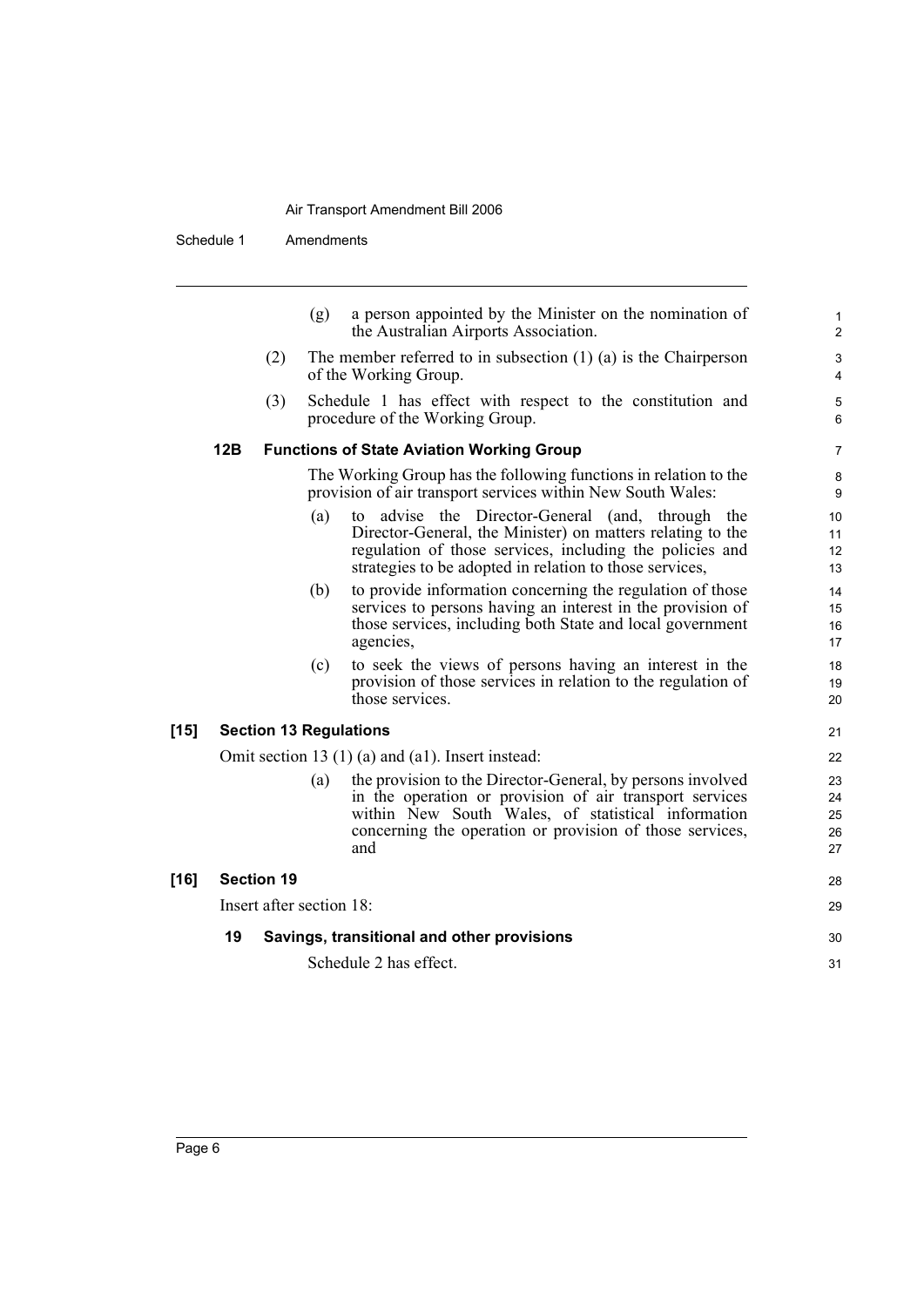| $[17]$ | <b>Schedules 1 and 2</b><br>Omit the Schedules. Insert instead: |     |                    |                                                                                                                                                                                                                                                           |                      |
|--------|-----------------------------------------------------------------|-----|--------------------|-----------------------------------------------------------------------------------------------------------------------------------------------------------------------------------------------------------------------------------------------------------|----------------------|
|        | <b>Schedule 1</b>                                               |     |                    | <b>Constitution and procedure of State</b><br><b>Aviation Working Group</b>                                                                                                                                                                               | 3<br>4               |
|        |                                                                 |     |                    | (Section 12A)                                                                                                                                                                                                                                             | 5                    |
|        | Part 1                                                          |     | <b>General</b>     |                                                                                                                                                                                                                                                           | 6                    |
|        | 1                                                               |     | <b>Definitions</b> |                                                                                                                                                                                                                                                           | 7                    |
|        |                                                                 |     |                    | In this Schedule:                                                                                                                                                                                                                                         | 8                    |
|        |                                                                 |     |                    | <b>Chairperson</b> means the Chairperson of the Working Group.                                                                                                                                                                                            | 9                    |
|        |                                                                 |     |                    | <i>member</i> means any member of the Working Group.                                                                                                                                                                                                      | 10                   |
|        |                                                                 |     |                    | <b>Ministerial appointee</b> means a person who is appointed by the                                                                                                                                                                                       | 11                   |
|        |                                                                 |     |                    | Minister as a member of the Working Group.                                                                                                                                                                                                                | 12                   |
|        | <b>Constitution</b><br>Part 2                                   |     |                    |                                                                                                                                                                                                                                                           | 13                   |
|        | 2                                                               |     |                    | Terms of office of Ministerial appointees                                                                                                                                                                                                                 | 14                   |
|        |                                                                 |     |                    | Subject to this Schedule and the regulations, a Ministerial<br>appointee holds office for such period (not exceeding 2 years) as<br>is specified in his or her instrument of appointment, but is eligible<br>(if otherwise qualified) for re-appointment. | 15<br>16<br>17<br>18 |
|        | 3                                                               |     |                    | Ministerial appointees to be part-time members                                                                                                                                                                                                            | 19                   |
|        |                                                                 |     |                    | Ministerial appointees hold office as part-time members.                                                                                                                                                                                                  | 20                   |
|        | 4                                                               |     |                    | <b>Remuneration of Ministerial appointees</b>                                                                                                                                                                                                             | 21                   |
|        |                                                                 |     |                    | A Ministerial appointee is entitled to be paid such remuneration<br>(including travelling and subsistence allowances) as the Minister<br>may from time to time determine in respect of the appointee.                                                     | 22<br>23<br>24       |
|        | 5                                                               |     |                    | Vacancy in office of Ministerial appointee                                                                                                                                                                                                                | 25                   |
|        |                                                                 | (1) | appointee:         | The office of a Ministerial appointee becomes vacant if the                                                                                                                                                                                               | 26<br>27             |
|        |                                                                 |     | (a)                | dies, or                                                                                                                                                                                                                                                  | 28                   |
|        |                                                                 |     | (b)                | completes a term of office and is not re-appointed, or                                                                                                                                                                                                    | 29                   |
|        |                                                                 |     | (c)                | resigns the office by instrument in writing addressed to the<br>Minister, or                                                                                                                                                                              | 30<br>31             |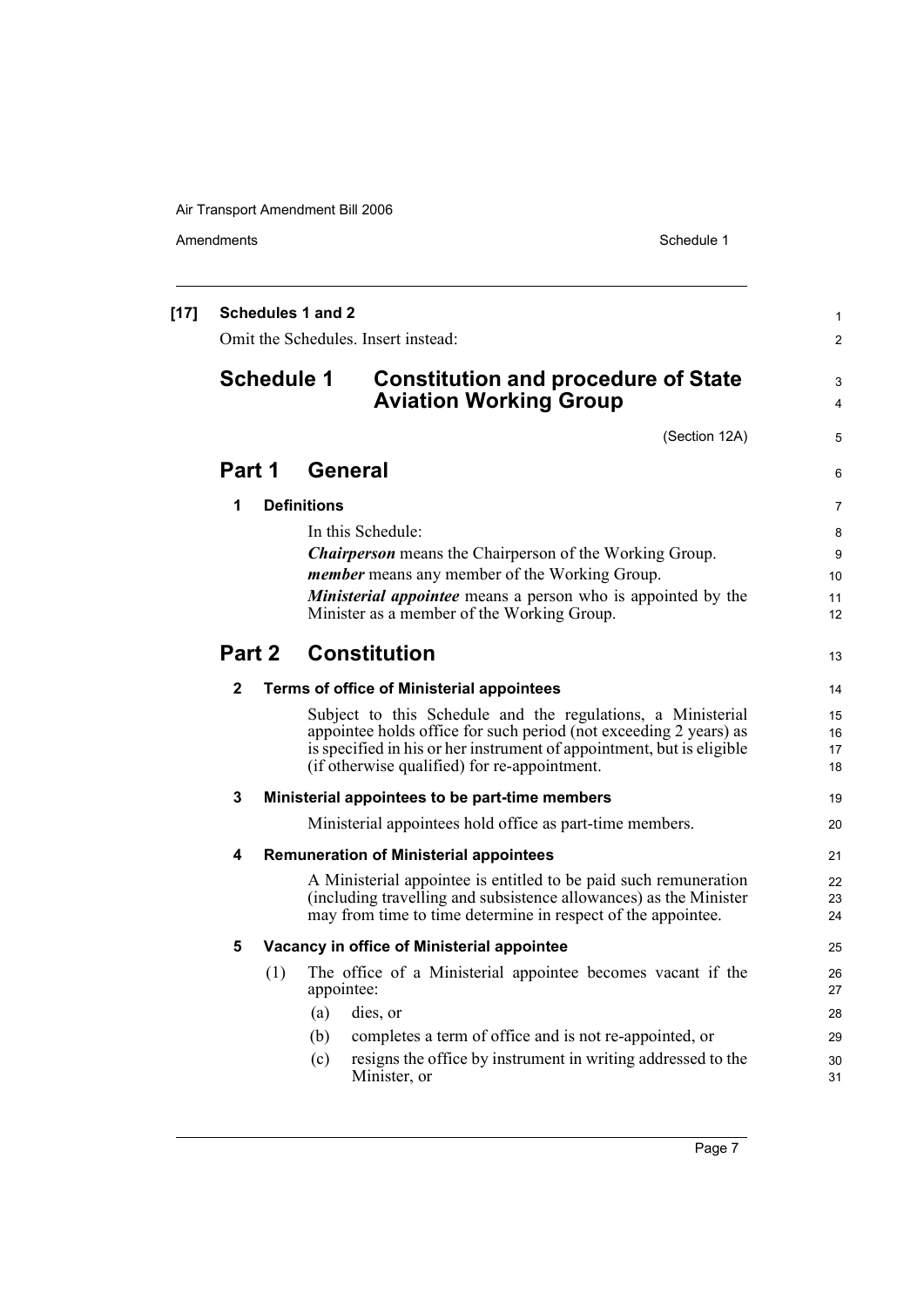|   |     | (d)       | is removed from office by the Minister under this clause or<br>by the Governor under Chapter 5 of the Public Sector<br>Employment and Management Act 2002, or                                                                                                                                                         | 1<br>$\overline{2}$<br>3             |
|---|-----|-----------|-----------------------------------------------------------------------------------------------------------------------------------------------------------------------------------------------------------------------------------------------------------------------------------------------------------------------|--------------------------------------|
|   |     | (e)       | is absent from 3 consecutive meetings of the Working<br>Group of which reasonable notice has been given to the<br>appointee personally or by post, except on leave granted by<br>the Director-General or unless the appointee is excused by<br>the Director-General for having been absent from those<br>meetings, or | 4<br>$\mathbf 5$<br>6<br>7<br>8<br>9 |
|   |     | (f)       | becomes bankrupt, applies to take the benefit of any law<br>for the relief of bankrupt or insolvent debtors, compounds<br>with his or her creditors or makes an assignment of his or<br>her remuneration for their benefit, or                                                                                        | 10<br>11<br>12<br>13                 |
|   |     | (g)       | becomes a mentally incapacitated person, or                                                                                                                                                                                                                                                                           | 14                                   |
|   |     | (h)       | is convicted in New South Wales of an offence that is<br>punishable by imprisonment for 12 months or more or is<br>convicted elsewhere than in New South Wales of an<br>offence that, if committed in New South Wales, would be<br>an offence so punishable.                                                          | 15<br>16<br>17<br>18<br>19           |
|   | (2) | any time. | The Minister may remove a Ministerial appointee from office at                                                                                                                                                                                                                                                        | 20<br>21                             |
| 6 |     |           | Filling of vacancy in office of Ministerial appointee                                                                                                                                                                                                                                                                 | 22                                   |
|   |     |           | If the office of a Ministerial appointee becomes vacant, a person<br>is, subject to this Act and the regulations, to be appointed to fill<br>the vacancy.                                                                                                                                                             | 23<br>24<br>25                       |
| 7 |     |           | <b>Disclosure of pecuniary interests</b>                                                                                                                                                                                                                                                                              | 26                                   |
|   | (1) | If:       |                                                                                                                                                                                                                                                                                                                       | 27                                   |
|   |     | (a)       | a member has a direct or indirect pecuniary interest or<br>other interest in a matter being considered or about to be<br>considered at a meeting of the Working Group, and                                                                                                                                            | 28<br>29<br>30                       |
|   |     | (b)       | the interest appears to raise a conflict with the proper<br>performance of the member's duties in relation to the<br>consideration of the matter,                                                                                                                                                                     | 31<br>32<br>33                       |
|   |     |           | the member must, as soon as possible after the relevant facts have<br>come to the member's knowledge, disclose the nature of the<br>interest at a meeting of the Working Group.                                                                                                                                       | 34<br>35<br>36                       |
|   |     |           |                                                                                                                                                                                                                                                                                                                       |                                      |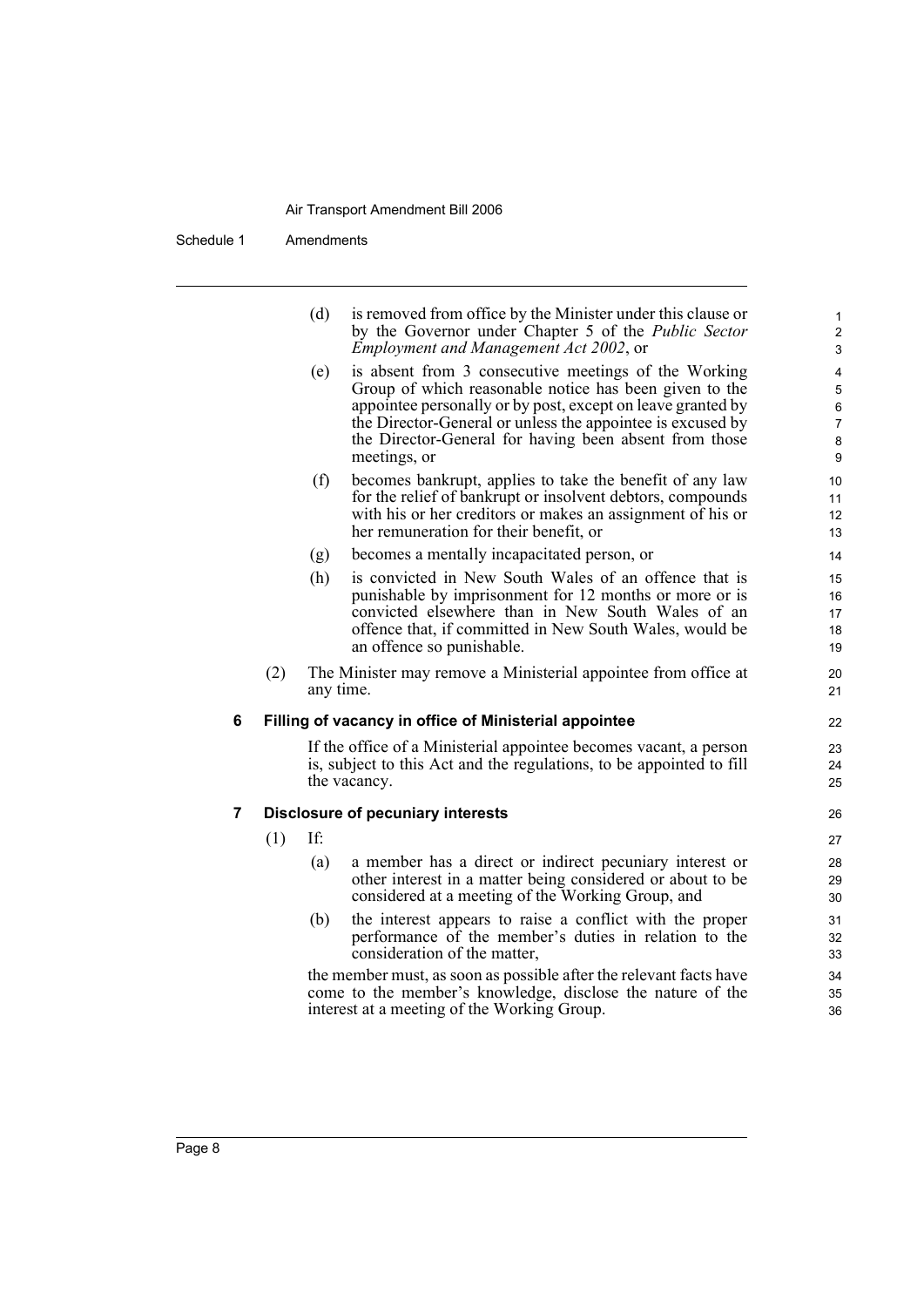#### Amendments Schedule 1

| (2) | the member:                      | A disclosure by a member at a meeting of the Working Group that                                                                                                                                                  | $\mathbf{1}$<br>$\overline{c}$ |
|-----|----------------------------------|------------------------------------------------------------------------------------------------------------------------------------------------------------------------------------------------------------------|--------------------------------|
|     | (a)<br>company or other body, or | is a member, or is in the employment, of a specified                                                                                                                                                             | 3<br>4                         |
|     | (b)<br>or                        | is a partner, or is in the employment, of a specified person,                                                                                                                                                    | 5<br>6                         |
|     | (c)                              | has some other specified interest relating to a specified<br>company or other body or to a specified person,                                                                                                     | $\overline{7}$<br>8            |
|     | disclosed under subclause (1).   | is a sufficient disclosure of the nature of the interest in any matter<br>relating to that company or other body or to that person that may<br>arise after the date of the disclosure and that is required to be | 9<br>10<br>11<br>12            |
| (3) | Group otherwise determines:      | After a member has disclosed the nature of an interest in any<br>matter, the member must not, unless the Minister or the Working                                                                                 | 13<br>14<br>15                 |
|     | (a)                              | be present during any deliberation of the Working Group<br>with respect to the matter, or                                                                                                                        | 16<br>17                       |
|     | (b)<br>respect to the matter.    | take part in any decision of the Working Group with                                                                                                                                                              | 18<br>19                       |
| (4) | the disclosure relates must not: | For the purposes of the making of a determination by the<br>Working Group under subclause $(3)$ , a member who has a direct<br>or indirect pecuniary interest or other interest in a matter to which             | 20<br>21<br>22<br>23           |
|     | (a)                              | be present during any deliberation of the Working Group<br>for the purpose of making the determination, or                                                                                                       | 24<br>25                       |
|     | (b)<br>determination.            | take part in the making by the Working Group of the                                                                                                                                                              | 26<br>27                       |
| (5) | has as:                          | Subclauses $(1)$ and $(3)$ do not apply to an interest that the member                                                                                                                                           | 28<br>29                       |
|     | (a)                              | a member of any local government agency, or                                                                                                                                                                      | 30                             |
|     | (b)                              | an office bearer of any statutory body, or                                                                                                                                                                       | 31                             |
|     | (c)<br>statutory body.           | a member of the Public Service or an employee of a                                                                                                                                                               | 32<br>33                       |
| (6) | the Working Group.               | A contravention of this clause does not invalidate any decision of                                                                                                                                               | 34<br>35                       |
| (7) |                                  | This clause applies to a member of a committee of the Working<br>Group and the committee in the same way as it applies to a                                                                                      | 36<br>37                       |

member of the Working Group and the Working Group.

38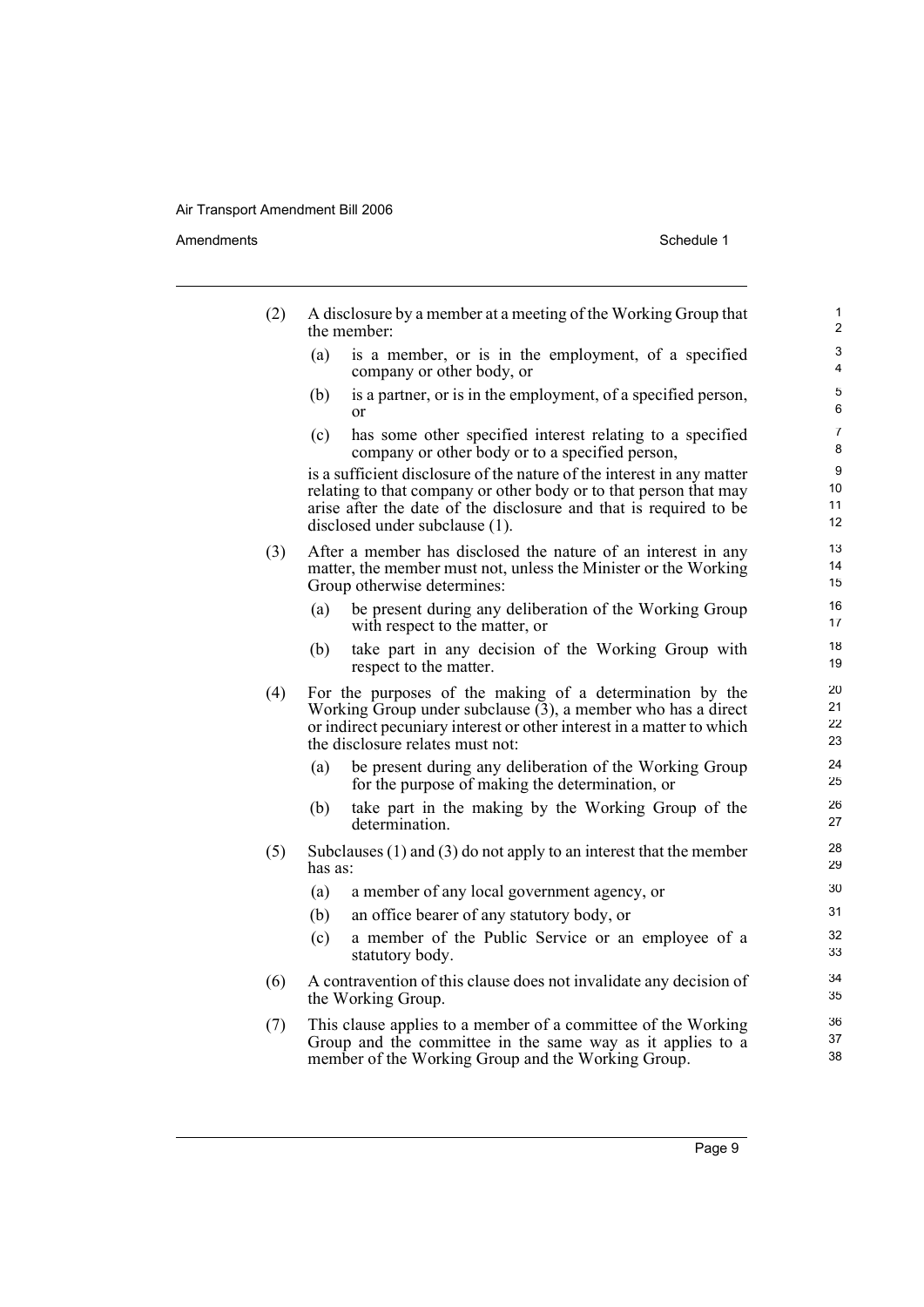Schedule 1 Amendments

| 8      |               | <b>Effect of certain other Acts</b>                                                                                                                                                                                                                        |  |
|--------|---------------|------------------------------------------------------------------------------------------------------------------------------------------------------------------------------------------------------------------------------------------------------------|--|
|        | (1)           | Chapter 2 of the Public Sector Employment and Management Act<br>2002 does not apply to or in respect of the appointment of a<br>Ministerial appointee.                                                                                                     |  |
|        | (2)           | If by or under any Act provision is made:                                                                                                                                                                                                                  |  |
|        |               | requiring a person who is the holder of a specified office to<br>(a)<br>devote the whole of his or her time to the duties of that<br>office, or                                                                                                            |  |
|        |               | prohibiting the person from engaging in employment<br>(b)<br>outside the duties of that office,                                                                                                                                                            |  |
|        |               | the provision does not operate to disqualify the person from<br>holding that office and also the office of a Ministerial appointee<br>or from accepting and retaining any remuneration payable to the<br>person under this Act as a Ministerial appointee. |  |
| Part 3 |               | <b>Procedure</b>                                                                                                                                                                                                                                           |  |
| 9      |               | <b>General procedure</b>                                                                                                                                                                                                                                   |  |
|        |               | The procedure for the calling of meetings of the Working Group<br>and for the conduct of business at those meetings is, subject to<br>this Act and the regulations, to be as determined by the Working<br>Group.                                           |  |
| 10     | Quorum        |                                                                                                                                                                                                                                                            |  |
|        |               | The quorum for a meeting of the Working Group is 4 members,<br>of whom one is to be the Chairperson.                                                                                                                                                       |  |
| 11     |               | <b>Presiding member</b>                                                                                                                                                                                                                                    |  |
|        | (1)           | At any meeting of the Working Group, the Chairperson is to<br>preside.                                                                                                                                                                                     |  |
|        | (2)           | The Chairperson has a deliberative vote and, in the event of an<br>equality of votes, has a second or casting vote.                                                                                                                                        |  |
| 12     | <b>Voting</b> |                                                                                                                                                                                                                                                            |  |
|        |               | A decision supported by a majority of the votes cast at a meeting<br>of the Working Group at which a quorum is present is the<br>decision of the Working Group.                                                                                            |  |
| 13     |               | Transaction of business outside meetings or by telephone                                                                                                                                                                                                   |  |
|        | (1)           | The Working Group may, if it thinks fit, transact any of its<br>business by the circulation of papers among all the members of                                                                                                                             |  |
|        |               |                                                                                                                                                                                                                                                            |  |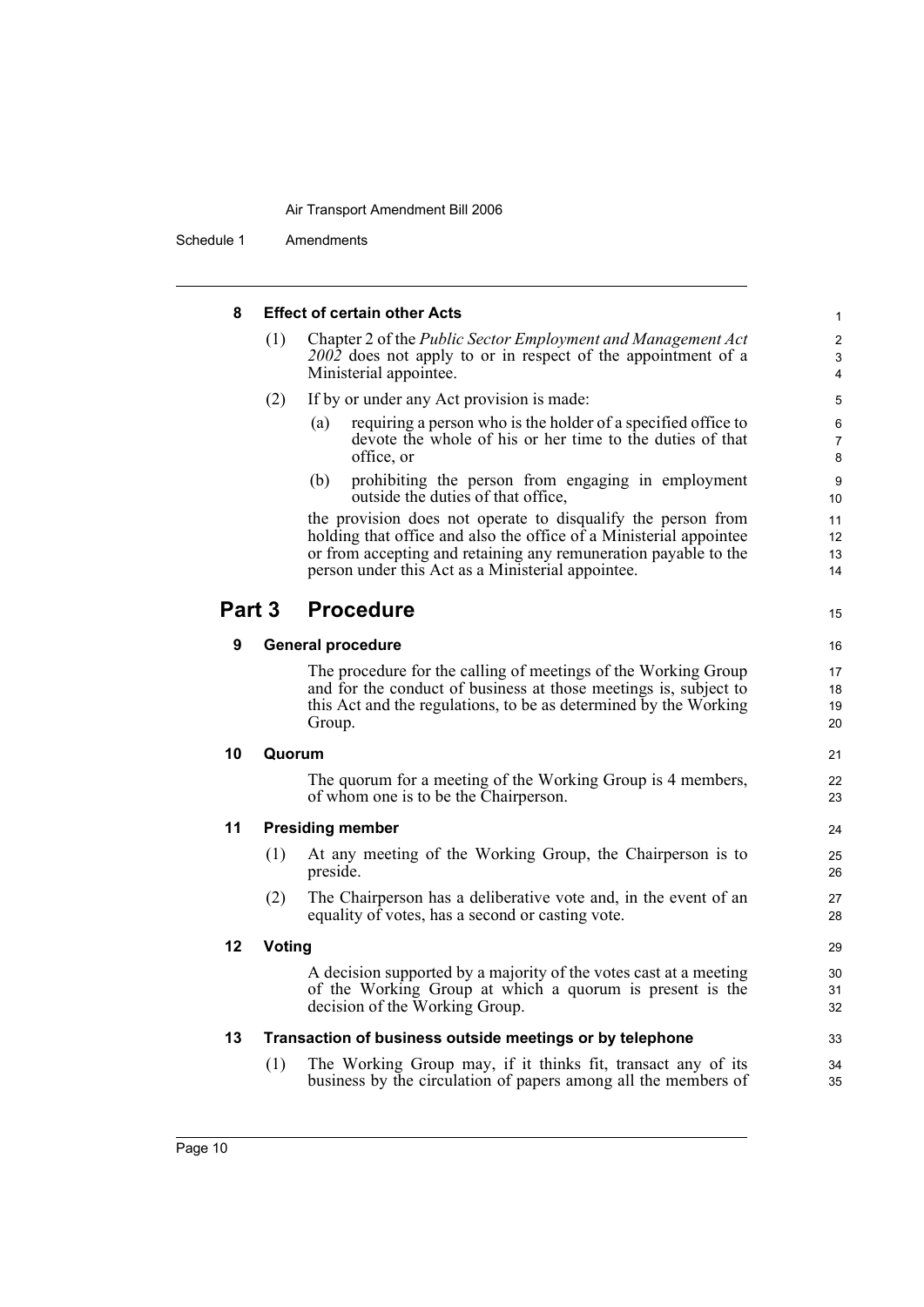|        |                   | the Working Group for the time being, and a resolution in writing<br>approved in writing by a majority of those members is taken to be<br>a decision of the Working Group.                                                                                                                                | $\mathbf{1}$<br>2<br>3                          |
|--------|-------------------|-----------------------------------------------------------------------------------------------------------------------------------------------------------------------------------------------------------------------------------------------------------------------------------------------------------|-------------------------------------------------|
|        | (2)               | The Working Group may, if it thinks fit, transact any of its<br>business at a meeting at which members (or some members)<br>participate by telephone, closed-circuit television or other means,<br>but only if any member who speaks on a matter before the<br>meeting can be heard by the other members. | $\overline{4}$<br>5<br>6<br>$\overline{7}$<br>8 |
|        | (3)               | For the purposes of:                                                                                                                                                                                                                                                                                      | 9                                               |
|        |                   | the approval of a resolution under subclause $(1)$ , or<br>(a)                                                                                                                                                                                                                                            | 10                                              |
|        |                   | (b)<br>a meeting held in accordance with subclause (2),<br>the Chairperson and each member have the same voting rights as<br>they have at an ordinary meeting of the Working Group.                                                                                                                       | 11<br>12<br>13                                  |
|        | (4)               | A resolution approved under subclause (1) is, subject to the<br>regulations, to be recorded in the minutes of the meetings of the<br>Working Group.                                                                                                                                                       | 14<br>15<br>16                                  |
|        | (5)               | Papers may be circulated among the members for the purposes of<br>subclause (1) by facsimile or other transmission of the<br>information in the papers concerned.                                                                                                                                         | 17<br>18<br>19                                  |
| 14     | <b>Minutes</b>    |                                                                                                                                                                                                                                                                                                           | 20                                              |
|        |                   | The Working Group must keep minutes of proceedings at its<br>meetings.                                                                                                                                                                                                                                    | 21<br>22                                        |
| 15     |                   | <b>First meeting</b>                                                                                                                                                                                                                                                                                      | 23                                              |
|        |                   | The Minister may call the first meeting of the Working Group in<br>such manner as the Minister thinks fit.                                                                                                                                                                                                | 24<br>25                                        |
|        | <b>Schedule 2</b> | Savings, transitional and other<br>provisions                                                                                                                                                                                                                                                             | 26<br>27                                        |
|        |                   | (Section 19)                                                                                                                                                                                                                                                                                              | 28                                              |
| Part 1 |                   | <b>Preliminary</b>                                                                                                                                                                                                                                                                                        | 29                                              |
| 1      |                   | <b>Savings and transitional regulations</b>                                                                                                                                                                                                                                                               | 30                                              |
|        | (1)               | The regulations may contain provisions of a savings or<br>transitional nature consequent on the enactment of the following<br>Acts:                                                                                                                                                                       | 31<br>32<br>33                                  |
|        |                   | Air Transport Amendment Act 2006                                                                                                                                                                                                                                                                          | 34                                              |
|        |                   |                                                                                                                                                                                                                                                                                                           |                                                 |